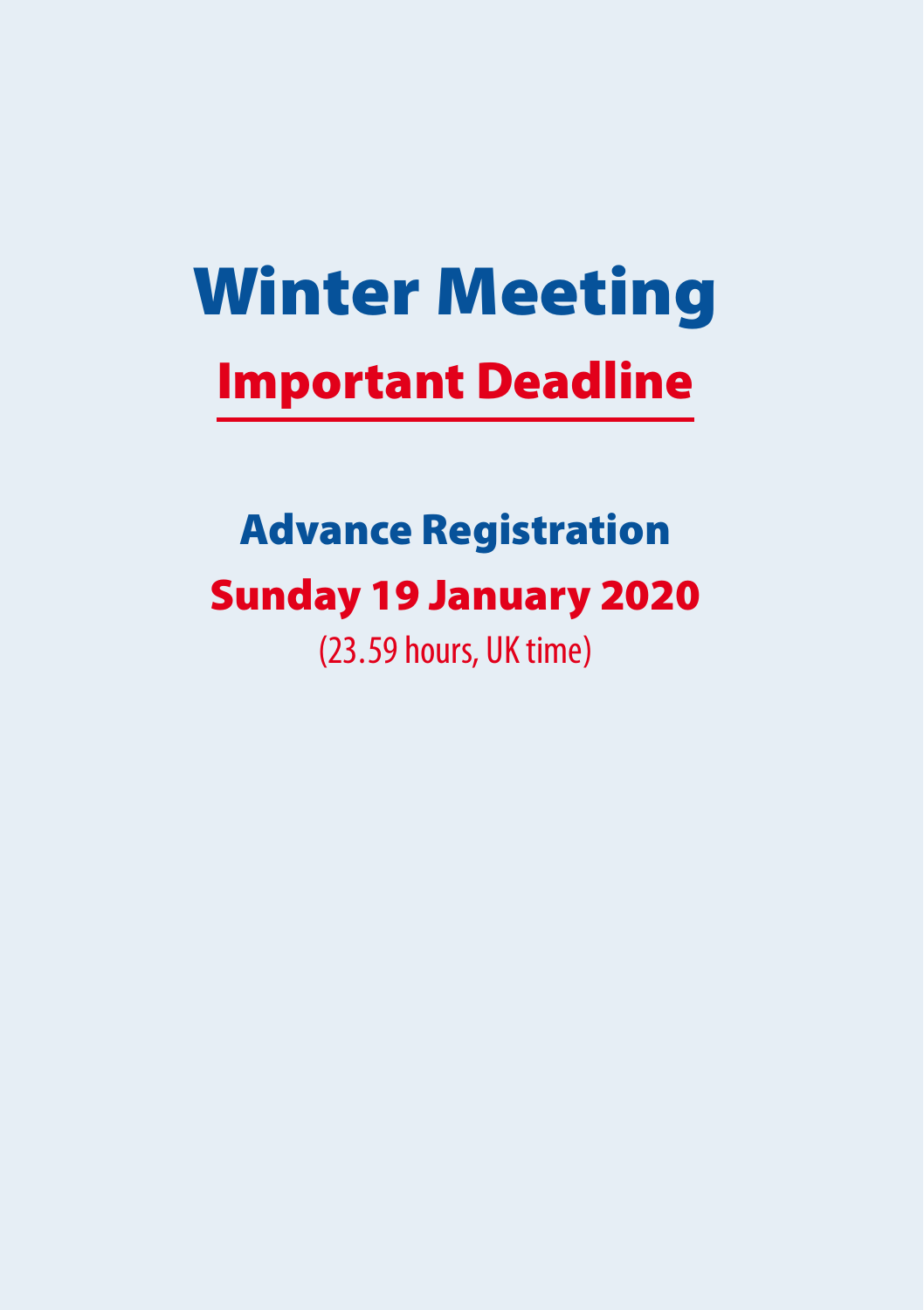### **CONTENTS**

|                    | 2              |
|--------------------|----------------|
|                    | $\overline{4}$ |
|                    | 5              |
|                    | 6              |
| Future Meetings    | $\overline{7}$ |
|                    | 8              |
|                    | 10             |
|                    | 15             |
|                    | 18             |
| Abstract Reviewers | 19             |
|                    | 20             |

Refer to **[www.pathsoc.org](https://www.pathsoc.org/index.php/meetings/society-scientific-meetings)** or **[www.rsm.ac.uk](https://www.rsm.ac.uk/events/pathology/2019-20/ptn01)** for Abstract Listings:

 $\blacktriangleright$  Invited Speakers  $\blacktriangleright$  Plenary Oral  $\blacktriangleright$  Posters

### **Programme acknowledgements**

This Programme is published jointly by the Royal School of Medicine and the Pathological Society of Great Britain & Ireland. © 2019

### **photographs**

All cover photographs are reproduced with permission. Specific cover photograph credits:

.................(top centre and top right): Dr Carlos de Figueiredo, a post-doctoral researcher in Melanoma at LOORG (www.loorg.org), University of Liverpool.

(lower left): Dr Anne Herrmann, a post-doctoral researcher at the University of Liverpool,

investigating GFP-labelled neuroblastoma cells in chick embryo model.

(lower right): Dr Mateus Milani, a post-doctoral researcher at the University of Liverpool, working on proteins involved in mitochondrial fission.

This publication was designed and produced in England by Byte & Type Limited, Birmingham (Tel: 0333 666 4321).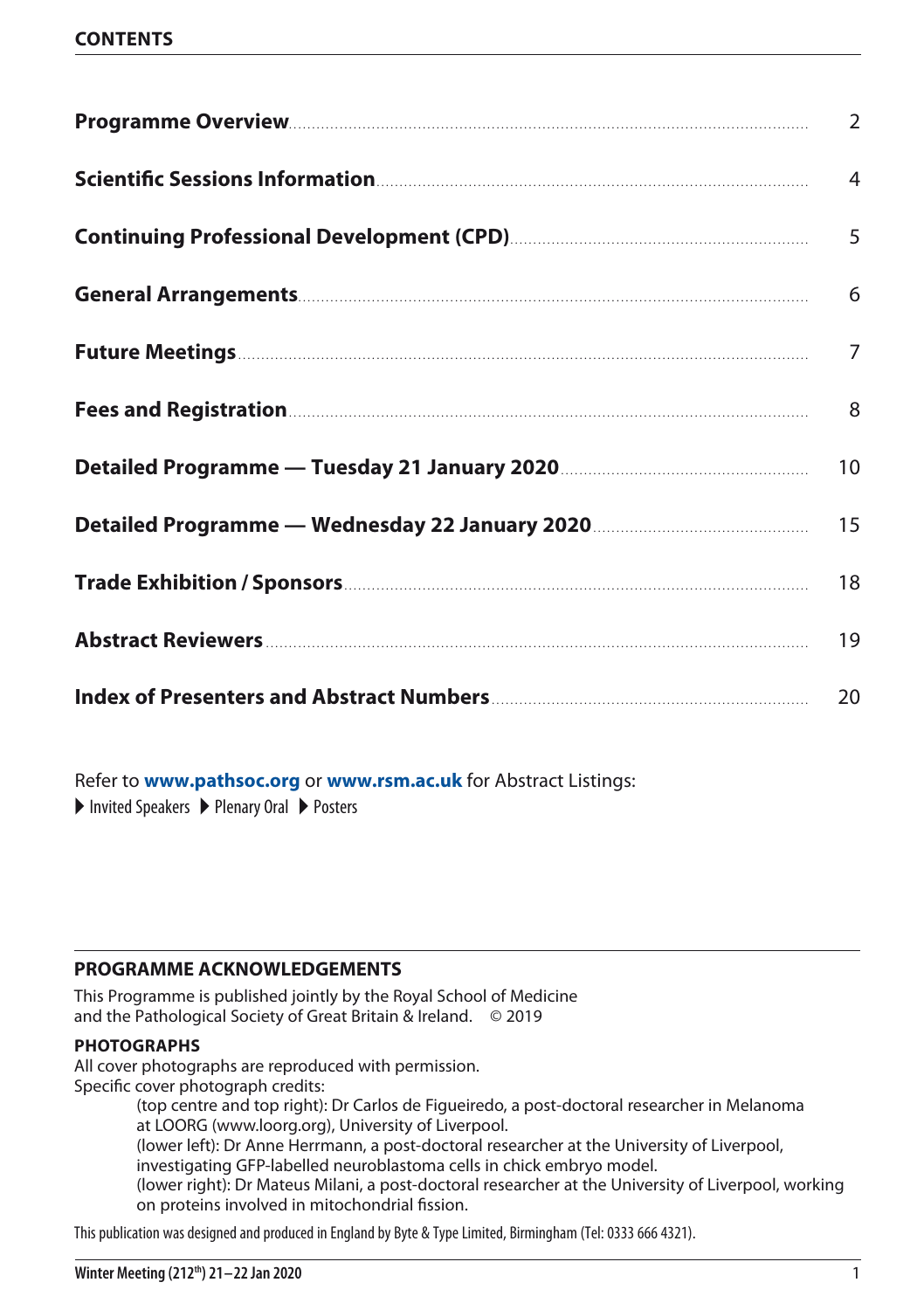| 08.30-09.25 →pg 10 [Foyer]<br><b>Registration and Coffee</b>                      |                                             |  |
|-----------------------------------------------------------------------------------|---------------------------------------------|--|
| 09.25-09.30 Ppg 10 [Guy Whittle Auditorium]                                       |                                             |  |
| <b>Welcome and Introduction</b>                                                   |                                             |  |
| Prof MJ Arends, University of Edinburgh, UK                                       |                                             |  |
| Dr EW Benbow, University of Manchester, UK                                        |                                             |  |
| 09.30-11.10 ▶pg 10 [Guy Whittle Auditorium]                                       |                                             |  |
| <b>Symposium: Digital and Optical Pathology</b>                                   |                                             |  |
| 11.10-11.45 → pg 11 [Atrium]                                                      |                                             |  |
| Refreshment Break, Poster Viewing and Trade Exhibition                            |                                             |  |
| 11.45-12.45 >pg 11 [Guy Whittle Auditorium]                                       |                                             |  |
| Symposium: Digital and Optical Pathology (continued)                              |                                             |  |
| 12.45-13.45 >pg 11 [Atrium]                                                       | 13.00-13.45 >pg 12 [Atrium/Cavendish Room]  |  |
| <b>Lunch and Trade Exhibition</b>                                                 | <b>Poster Viewing and Chairman's Rounds</b> |  |
| 13.45-15.15 >pg 12 [Guy Whittle Auditorium]                                       |                                             |  |
| Symposium: Education Session - Pathologists Must Teach!                           |                                             |  |
| 15.15-15.45 Ppg 13 [Atrium]                                                       |                                             |  |
| Refreshment Break, Poster Viewing and Trade Exhibition                            |                                             |  |
| 15.45-16.30 Ppg 13 [Guy Whittle Auditorium]                                       |                                             |  |
| <b>Plenary Oral Presentations</b>                                                 |                                             |  |
| 16.30-16.40 >pg 14 [Guy Whittle Auditorium]                                       |                                             |  |
| Presentation: Journal of Pathology Jeremy Jass Prize for Excellence in Pathology  |                                             |  |
| 16.45-17.25 >pg 14 [Guy Whittle Auditorium]                                       |                                             |  |
| Pathological Society Goudie Lecture: Autophagy and Neurodegeneration              |                                             |  |
| Prof DC Rubinsztein, Cambridge, UK                                                |                                             |  |
| 17.25-17.30 >pg 14 [Guy Whittle Auditorium]                                       |                                             |  |
| <b>Closure of Day 1</b>                                                           |                                             |  |
| Prof MJ Arends, University of Edinburgh, UK                                       |                                             |  |
| 19.00-23.00 Ppg 14 [Churchill Cabinet War Rooms, London]<br><b>Society Dinner</b> |                                             |  |
| Dinner starts at 20.00 and the venue must be vacated by 23.00.                    |                                             |  |
| The Museum may be viewed before Dinner (audio guides will be available).          |                                             |  |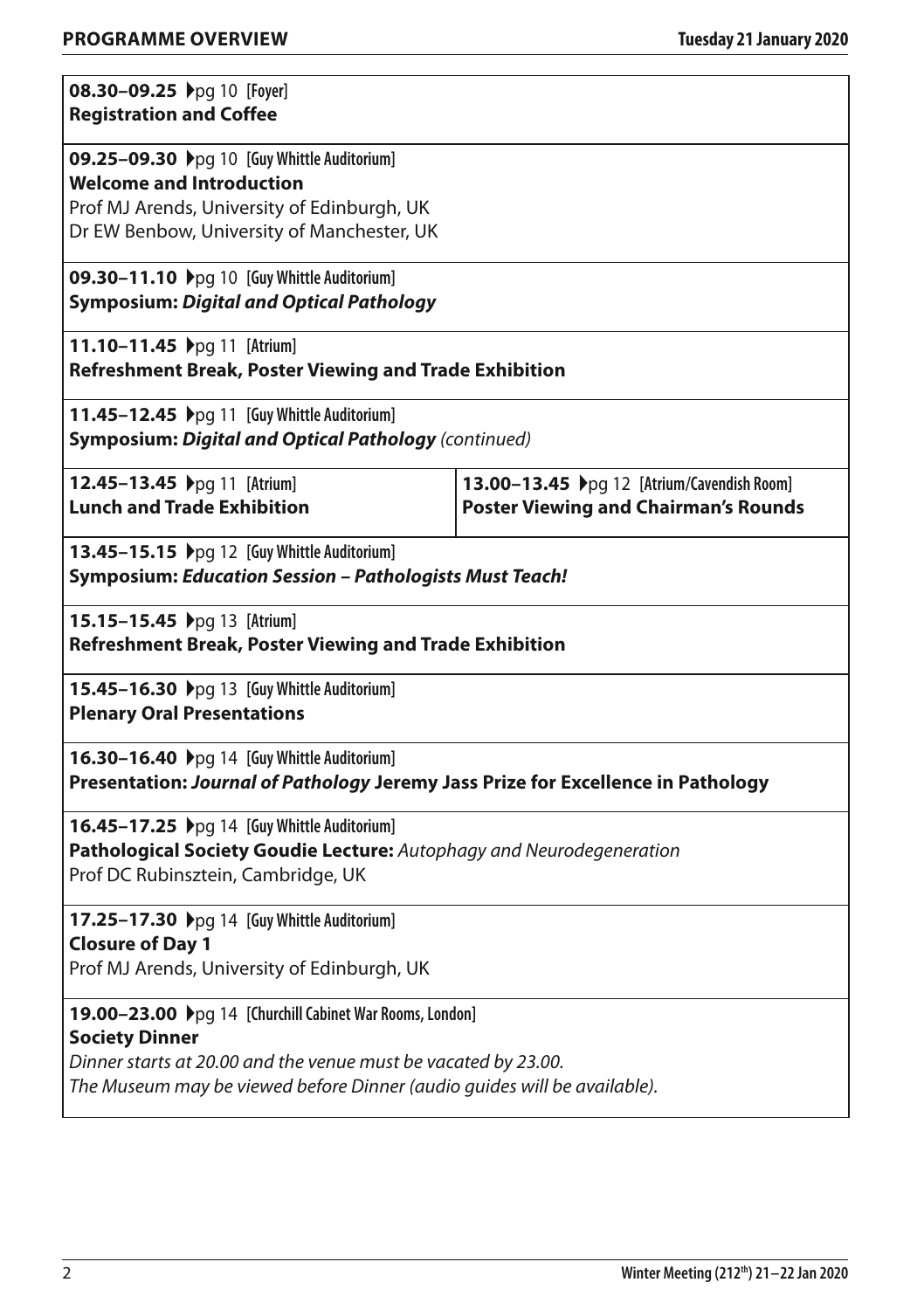| 08.30-09.05 → pg 15 [Foyer]    |  |  |
|--------------------------------|--|--|
| <b>Registration and Coffee</b> |  |  |

**09.05−09.10**  $\rho$  **Dog 15**  [Guy Whittle Auditorium] **Welcome and Introduction** Prof CS Herrington, University of Edinburgh, UK

**09.10−10.40**  $\rho$ q 15 **[Guy Whittle Auditorium] Symposium:** *Molecular Pathology – The Future (Part 1)*

**10.40−11.15**  $\rho$ pq 15 [Atrium] **Refreshment Break, Poster Viewing and Trade Exhibition**

**11.15−12.40**  $\rho$ pq 15 [Guy Whittle Auditorium] **Symposium:** *Molecular Pathology – The Future (Part 2)*

**12.40−13.05**  $\rho q 16$  [Guy Whittle Auditorium] **'Rapid-Fire' Oral Presentations**

**13.10−14.00**  $\rho$ pg 16 [Atrium] **Lunch, Poster Viewing and Trade Exhibition**

**14.00−14.05**  $\rho$ <sub>pq</sub> 17 [Guy Whittle Auditorium] **'Rapid-Fire' Oral Prize Announcements**

**14.05−15.15**  $\rho q$  17 [Guy Whittle Auditorium] **Symposium:** *Molecular Pathology – The Future (Part 3)*

**15.15–15.35** Apg 17 **[Atrium] Refreshments and Close of Meeting**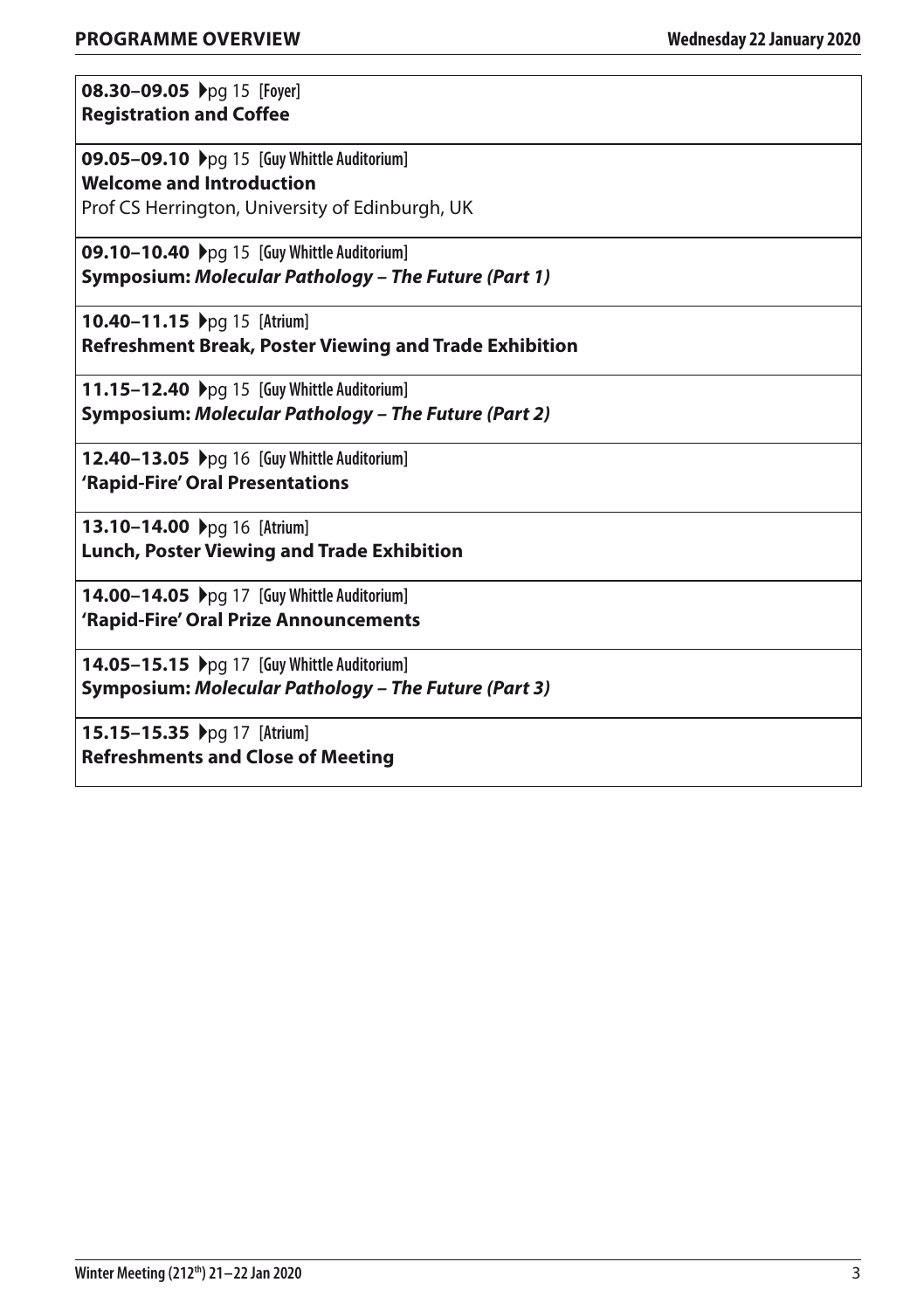# Free Paper Sessions

### PLENARY ORAL SESSION **[Guy Whittle Auditorium]**

The three highest-ranked submitted oral abstracts will be presented on Tuesday 21 January, 15.45–16.30.

**Prize:** A prize for the best presentation, donated by *The Journal of Pathology*, will be presented at the Society Dinner on Tuesday 21 January.

# Rapid-Fire ORAL PRESENTATIONS **[Guy Whittle Auditorium]**

There will be five presentations, selected from the top scored abstracts, on Wednesday 22 January, 12.40–13.05. These presentations will also be presented as **Posters** 

Prizes for the three best presentations will be announced at 14.00 on Wednesday 22 January.

# POSTERS, VIEWING and CHAIRMAN'S ROUNDS **[Atrium/Cavendish Room]**

### Viewing

Tuesday 21 January, 11.10–11.45 and 15.15–15.45. Wednesday 22 January, 10.40–11.15 and 13.10–14.00. Delegates are encouraged to visit the posters during break times and lunchtimes as well as during the official rounds.

# Formal Poster Viewing, Chairman's Rounds

Tuesday 21 January, 13.00–13.45.

# Prizes

Poster Round Chairs will be circulating on Tuesday 21 January to select winners of the Cambridge University Press Prizes.

Winners will be announced at the Society Dinner on Tuesday 21 January.

**Posters need to be displayed until at least 18.00 on Tuesday 21 January as the final judging for the competition will take place during the refreshment break.**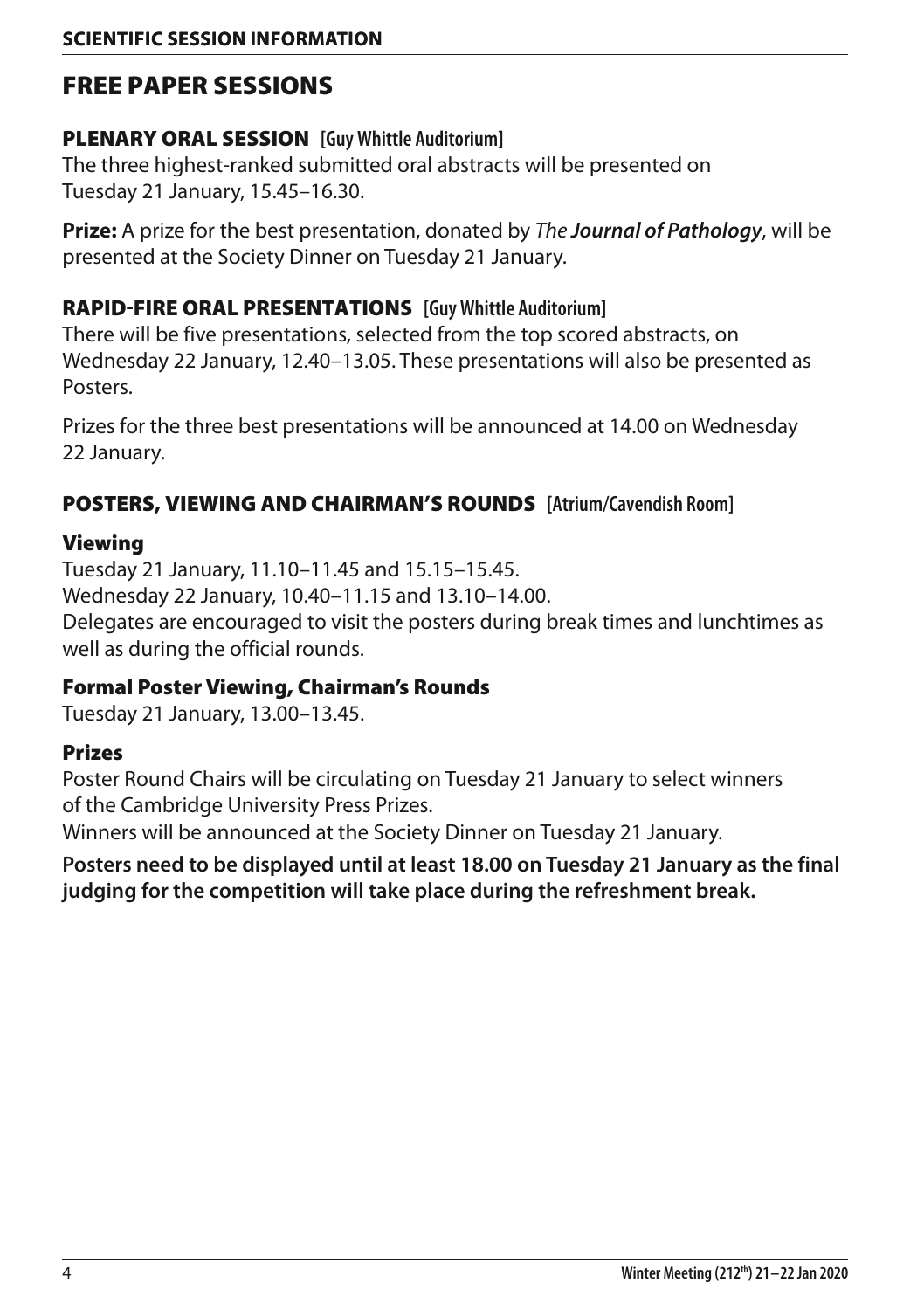### **SCIENTIFIC SESSION INFORMATION Scientific Session Information**

### Posters – Information for Presenters

- $\triangleright$  Dimensions are A0 portrait (1189 x 841 mm) please do not exceed these dimensions.
- $\blacktriangleright$  The presenting author (or another author) must attend the meeting and present the poster during the allocated poster rounds in order for the abstract to be published in *The Journal of Pathology On-Line Supplement* (except where authors have been notified that their abstract will not be published in the *Journal*).
- $\blacktriangleright$  Velcro will be supplied.
- A *Scienceposters* the Society can offer a poster printing service via *Scienceposters*. See information on our website: **[www.pathsoc.org](https://www.pathsoc.org/index.php/meetings/society-scientific-meetings)**

# CONTINUING PROFESSIONAL DEVELOPMENT (CPD)

This Meeting has been approved by the **Royal College of Pathologists** and **The Royal Society of Medicine** for the purpose of Continuing Professional Development. Credits can be accrued as follows:

### **Royal College of Pathologists**

The Royal College of Pathologists has approved the Conference as detailed below.

|                      | <b>Full Day*</b> |
|----------------------|------------------|
| Tuesday 21 January   | 6 credits        |
| Wednesday 22 January | 4 credits        |

*\* The Pathological Society issues RCPath Certificates and we are not permitted to issue Certificates for less than full-day attendance. Delegates should use the reflective note section of their CPD Portfolio to self-accredit.*

### **The Royal Society of Medicine**

|                      | <b>Full Day*</b> |
|----------------------|------------------|
| Tuesday 21 January   | 6 credits        |
| Wednesday 22 January | 5 credits        |

*\* The Royal Society of Medicine issues CPD Certificates and cannot issue Certificates for less than full-day attendance.*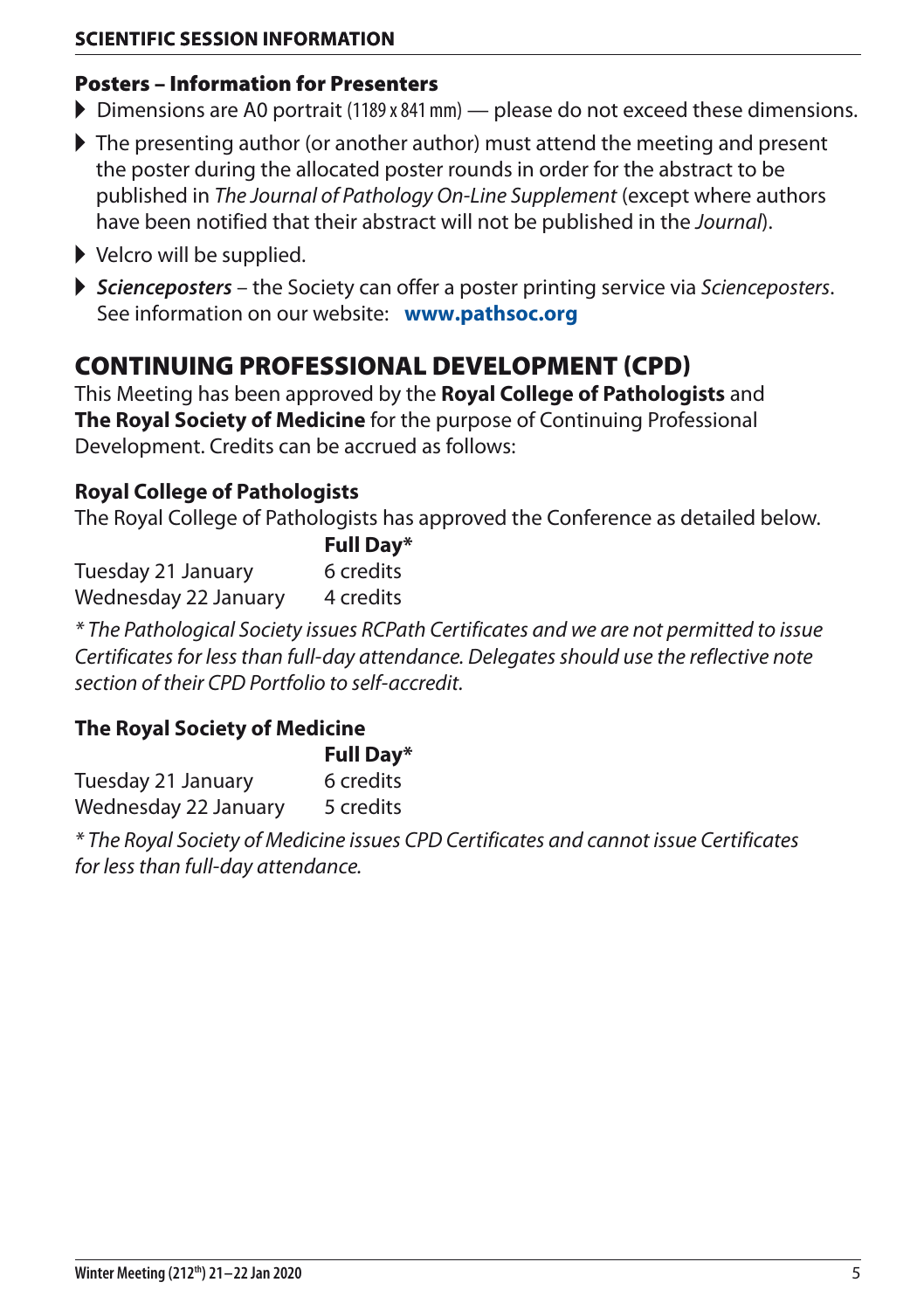# General Arrangements

# **SOCIETY DINNER** [Churchill Cabinet War Rooms, London] **Tuesday 21 January 2020, 19.00 for Dinner at 20.00.**

There is time before the Dinner to allow for viewing the Museum (audio guides will be available). Dinner ends at 23.00 (the venue must be vacated by 23.00).

For more details of the venue please use the direct link to the right.

**[Dinner Venue](https://www.iwm.org.uk/visits/churchill-war-rooms)**

Ticket prices:

- $\blacktriangleright$  Undergraduates: £30.00
- All other delegates (*up to* Wed 13 Nov 2019, 23.59 hrs UK time): £ 65.00
- All other delegates (*after* Thu 14 Nov 2019, 00.01 hrs UK time): £ 90.00

Please book your ticket(s) when registering online.

# TRADE EXHIBITION **[Atrium]**

There will be a trade exhibition adjacent to the catering and poster displays. Delegates are encouraged to visit and are requested to support the companies represented there.

# Presentation Checking and Preview **[Guy Whittle Auditorium]**

Presentation Checking and Preview will be available. Please hand in your presentation at least 30 minutes before the start of the session.

# Internet Access

Delegates will be issued with access details at the Registration Desk.

# Messages

During the Meeting, messages for delegates may be left at the following telephone number: +44 (0)796 402 4118

# Refreshments **[Atrium]**

All refreshments will be served in the Atrium unless otherwise specified in the Programme.

# **BADGES**

Delegates are requested to wear their badges **at all times**.

# **COATS AND BAGS**

Secure facilities will be provided for coats and bags.

# Disclaimer

The Pathological Society of Great Britain & Ireland and The Royal Society of Medicine cannot be held responsible for any injury or loss sustained during the Meeting.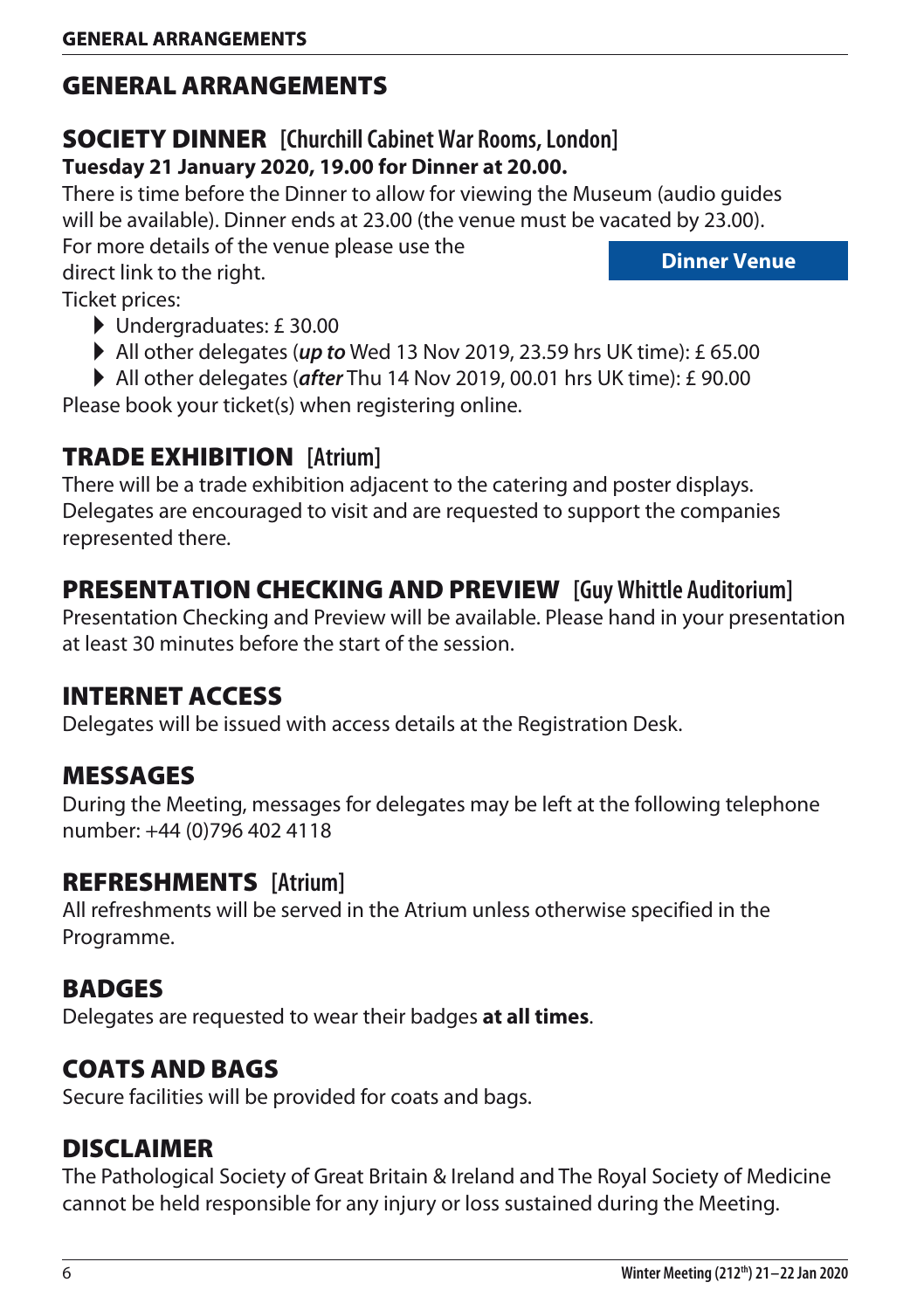# Travel, Accommodation and Venue

Please refer to the meeting website for all information: **[www.pathsoc.org](https://www.pathsoc.org/index.php/meetings/society-scientific-meetings)**

# **ENQUIRIES**

Before the meeting please contact:

### **Pathological Society of Great Britain & Ireland**

Address 7<sup>th</sup> Floor, 6 Alie Street, London E1 80T Telephone +44 (0)20 7484 8046 or 8047 E-mail **[admin@pathsoc.org](mailto:admin%40pathsoc.org?subject=Winter%20Meeting%202020)** Website **[www.pathsoc.org](https://www.pathsoc.org/index.php/meetings/society-scientific-meetings)**

### **Royal Society of Medicine**

Address 1 Wimpole Street, London W1G 0AE Telephone +44 (0) 20 7290 2965 E-mail **[pathology@rsm.ac.uk](mailto:pathology%40rsm.ac.uk?subject=Winter%20Meeting)** Website **[www.rsm.ac.uk](https://www.rsm.ac.uk/events/pathology/2019-20/ptn01)**

# FUTURE MEETINGS

### **Pathological Society**

2021 26–27 January, London, UK **Winter Meeting** 4th Joint Meeting of the Royal Society of Medicine and the Pathological Society

2021 6–8 July, Manchester, UK **Manchester Pathology 2021**  13<sup>th</sup> Joint Meeting of the British Division of the IAP and the Pathological Society *— including Trainee and Undergraduate Programmes.*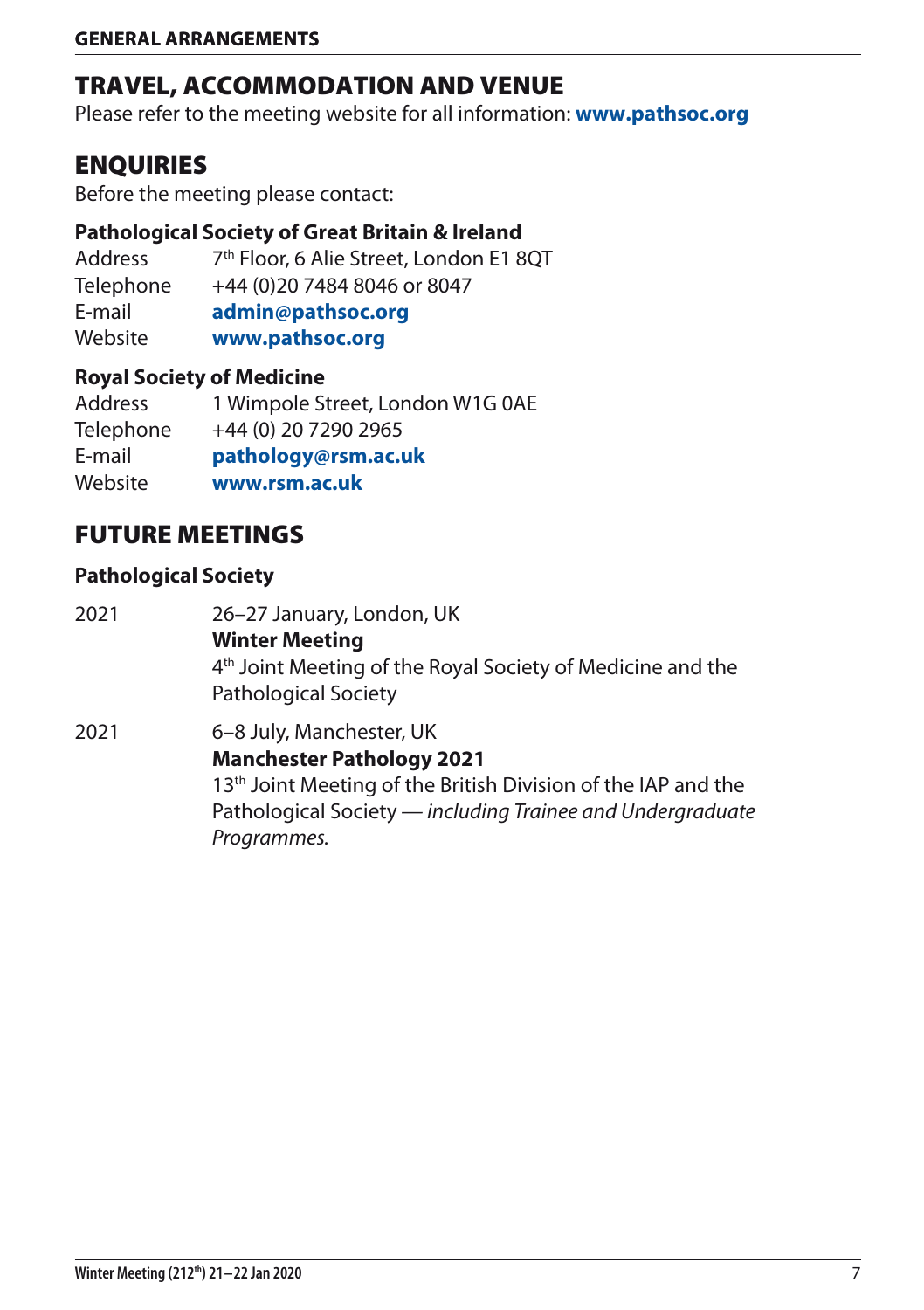| <b>EARLY BIRD REGISTRATION FEES</b><br><b>UNTIL 23.59 ON WEDNESDAY 13 NOVEMBER 2019</b> |                                                                               |         |         |
|-----------------------------------------------------------------------------------------|-------------------------------------------------------------------------------|---------|---------|
| <b>Delegate Type</b>                                                                    | <b>Fee Category</b>                                                           | 1 Day   | 2 Days  |
|                                                                                         | Fellow / Ordinary Member                                                      | £126.00 | £226.80 |
|                                                                                         | Associate / Senior Member                                                     | £48.00  | £86.40  |
| <b>RSM Member</b><br>or                                                                 | Trainee / Path Soc Concessionary Member                                       | £48.00  | £86.40  |
| Path Soc Member                                                                         | Student / Path Soc Undergraduate Member /<br><b>Foundation Doctor Members</b> | Free    | Free    |
|                                                                                         | Retired                                                                       | £48.00  | £86.40  |
| Non-Member                                                                              | Consultant / GP / Ordinary Non-Member                                         | £210.00 | £378.00 |
|                                                                                         | Allied Health Professional / Nurse / Midwife                                  | £80.00  | £144.00 |
|                                                                                         | Trainee / Concessionary Non-Member                                            | £80.00  | £144.00 |
|                                                                                         | Student / Undergraduate Non-Member                                            | £40.00  | £72.00  |
| <b>Dinner</b>                                                                           | All categories except Undergraduates                                          | £65.00  |         |
| (Tues 21 Jan)                                                                           | Undergraduate Delegates only                                                  | £30.00  |         |

# **REGISTRATION**

Registration is **online only**. Please use the Direct Link to the right.

**[Registration](https://www.rsm.ac.uk/events/pathology/2019-20/ptn01)**

# Advance registration

Advance registration will close on **Sunday 19 Jan 2020 (23.59 hrs UK time)**. After this date delegates may register on-site on arrival at the Conference.

# **CANCELLATIONS**

Full refunds for event bookings will be offered for cancellations made in writing up to 48 hours after payment has been received, provided there are at least four working days before the event. After 48 hours refunds will only be offered for fees over £10 and a 15% administration charge will be incurred. No refunds will be offered for cancellations made within four working days of an event. For further details please visit the RSM website, via the following URL: **<https://www.rsm.ac.uk/terms-and-conditions.aspx>**

### **REFRESHMENTS**

All refreshments, including lunch, are included in the daily registration fee.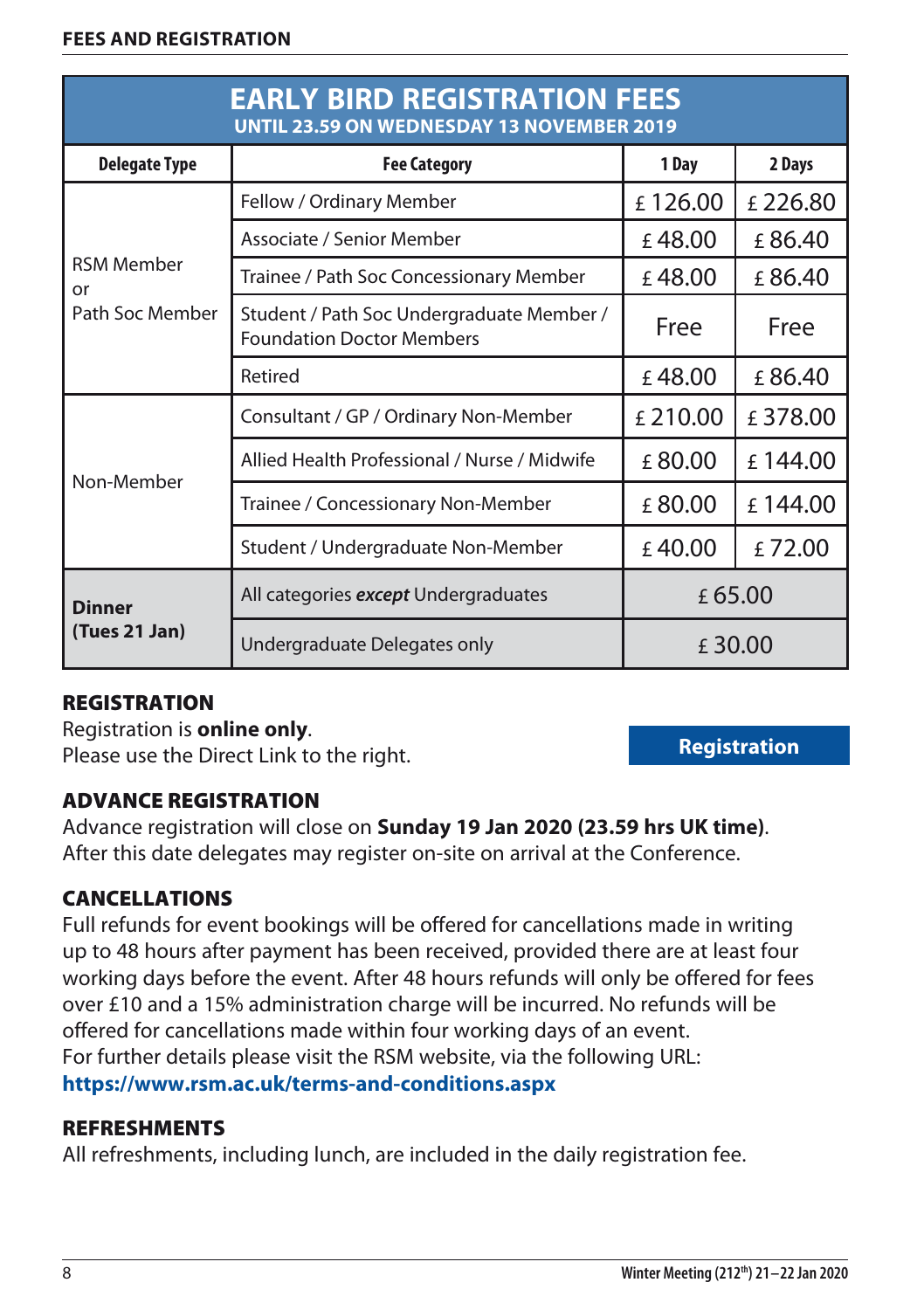| <b>STANDARD REGISTRATION FEES</b><br><b>FROM 00.01 ON THURSDAY 14 NOVEMBER 2019</b> |                                                                               |         |         |
|-------------------------------------------------------------------------------------|-------------------------------------------------------------------------------|---------|---------|
| <b>Delegate Type</b>                                                                | <b>Fee Category</b>                                                           | 1 Day   | 2 Days  |
|                                                                                     | Fellow / Ordinary Member                                                      | £162.00 | £291.60 |
|                                                                                     | Associate / Senior Member                                                     | £78.00  | £140.40 |
| <b>RSM Member</b><br>or                                                             | Trainee / Path Soc Concessionary Member                                       | £78.00  | £140.40 |
| Path Soc Member                                                                     | Student / Path Soc Undergraduate Member /<br><b>Foundation Doctor Members</b> | Free    | Free    |
|                                                                                     | Retired                                                                       | £78.00  | £140.40 |
|                                                                                     | Consultant / GP / Ordinary Non-Member                                         | £270.00 | £486.00 |
| Non-Member                                                                          | Allied Health Professional / Nurse / Midwife                                  | £130.00 | £234.00 |
|                                                                                     | Trainee / Concessionary Non-Member                                            | £130.00 | £234.00 |
|                                                                                     | Student / Undergraduate Non-Member                                            | £90.00  | £162.00 |
| <b>Dinner</b><br>(Tues 21 Jan)                                                      | All categories except Undergraduates                                          | £90.00  |         |
|                                                                                     | Undergraduate Delegates only                                                  | £30.00  |         |

### DELEGATE ENROLMENT *(AT THE MEETING)*

Enrolment at the Delegate Reception Desk will take place from 08.30 hrs on Tuesday 21 January and on Wednesday 22 January 2020.

### **CONCESSIONS**

Delegates from categories: *Non-Member Undergraduate Student* and *Non-Member Concessionary* must provide an identification document as proof of their student or trainee status, including NTNs where applicable. Proof must be by way of a statement from the Head of Department (see below):

A template document is available on our website: **[www.pathsoc.org](http://www.pathsoc.org/index.php/meetings/society-scientific-meetings)** Documents to be uploaded via the registration system, or emailed to: **[pathology@rsm.ac.uk](mailto:pathology%40rsm.ac.uk?subject=Winter%20Meeting%3A%20Concessions)**

### RSM Contact for Registration Queries

### **Royal Society of Medicine**

| <b>Address</b> | 1 Wimpole Street, London W1G 0AE |
|----------------|----------------------------------|
| Telephone      | +44 (0) 20 7290 3941             |
| E-mail         | pathology@rsm.ac.uk              |
| Website        | www.rsm.ac.uk                    |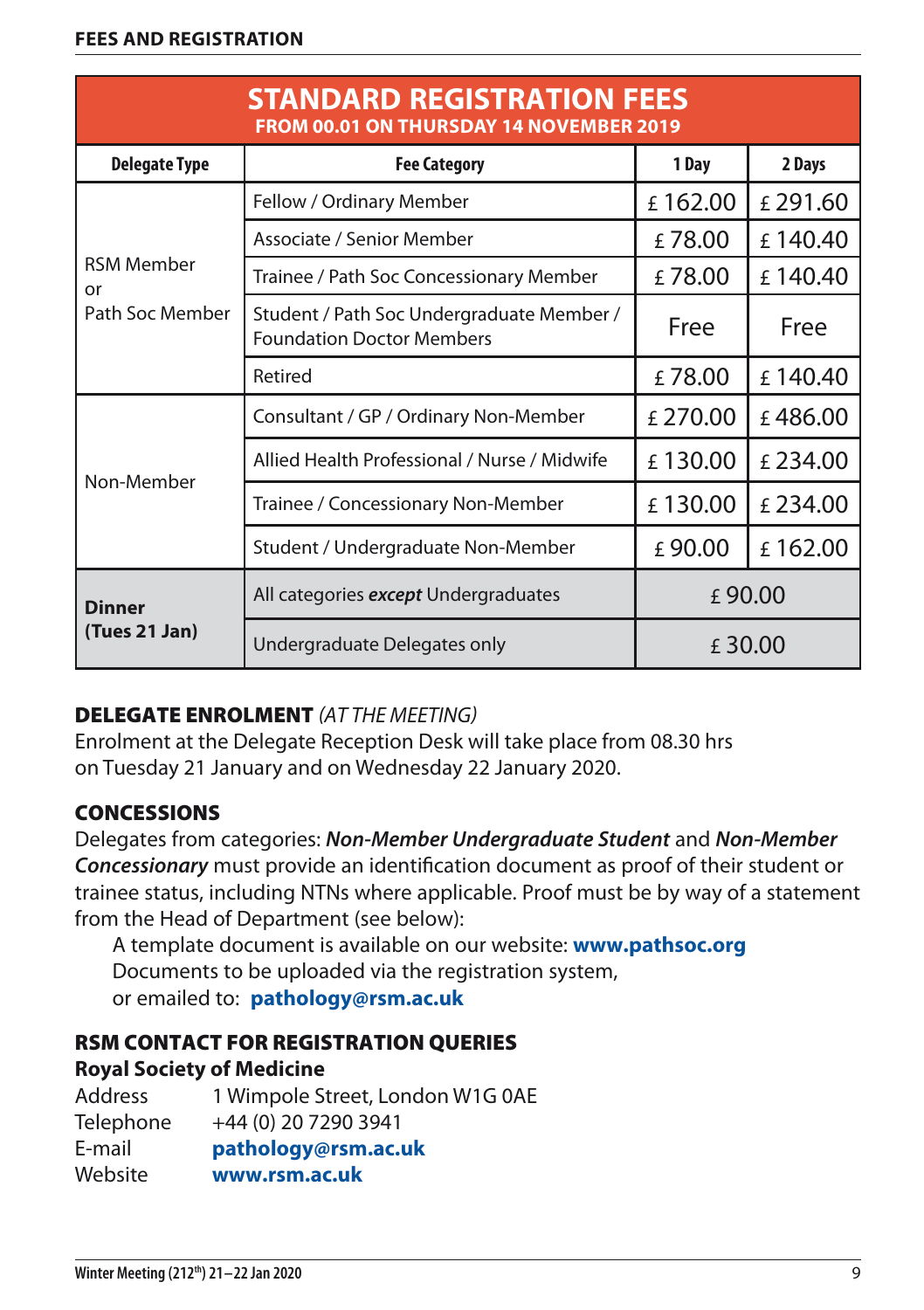### A **08.30 – 09.25 Foyer**

### **Registration and coffee**

A **09.25 – 09.30 Guy Whittle Auditorium**

### **Welcome and Introduction**

Prof MJ Arends *University of Edinburgh, Edinburgh, UK; General Secretary, Pathological Society* Dr EW Benbow *University of Manchester, Manchester, UK; Chair, Education Sub-Committee, Pathological Society*

A **09.30 – 11.10 Guy Whittle Auditorium**

### **Symposium** *Digital and Optical Pathology*

Chair: Dr P Bankhead, University of Edinburgh, Edinburgh, UK Prof CS Herrington, University of Edinburgh, Edinburgh, UK

- 09.30–10.00 *PathLAKE and Computational Pathology: Education, Analytics and Discovery* Prof C Verrill *University of Oxford, Oxford, UK*
- 10.00–10.30 [S1] *QuPath and Image Analysis in Pathology* Dr P Bankhead *University of Edinburgh, Edinburgh, UK*
- 10.30–11.00 [S2] *Intelligent Software Solutions Support and Enable Pathologists to Guide Clinically Relevant Decisions* Prof R Huss

*Pathology Consultant, Institut für Pathologie, Universitätsklinikum Augsburg, Germany* 

### 11.00–11.10 **Open Discussion**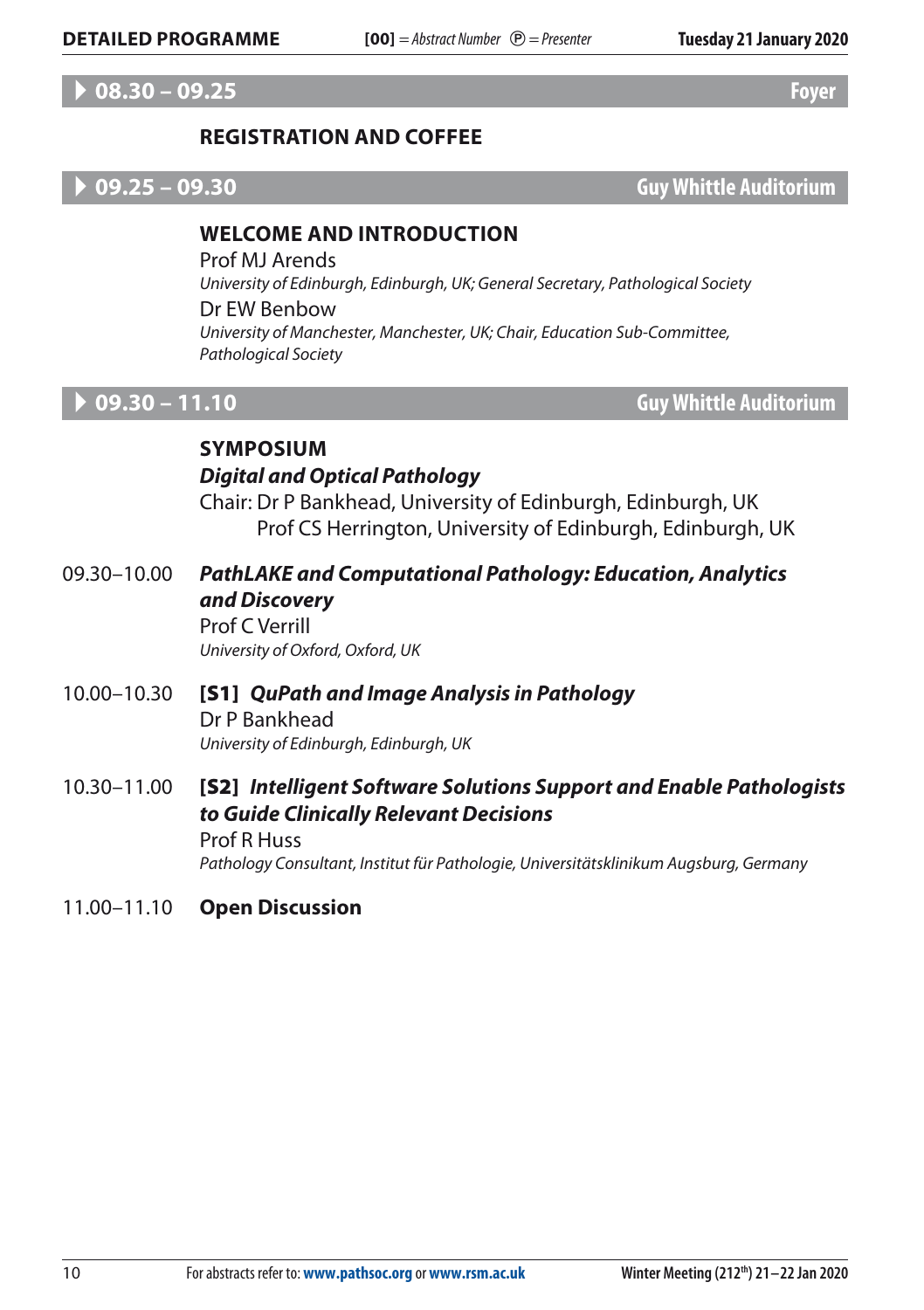A **11.10 – 11.45 Atrium/Cavendish Room**

### **REFRESHMENTS, Trade Exhibition and Poster Viewing**

A **11.45 – 12.45 Guy Whittle Auditorium**

### **Symposium** *Digital and Optical Pathology (continued)*

- 11.45–12.15 [S3] *Optical Imaging: Beyond the Microscope* Prof CS Herrington *University of Edinburgh, Edinburgh, UK*
- 12.15–12.45 *Digital Pathology and Image Analysis in Tissue Biomarker Research: Algorithms from Research into Clinical Practice* Mr P O'Reilly *Head of AI Research, Phillips, Belfast, UK*

# A **12.45 – 13.45 Atrium**

### **LUNCH AND Trade Exhibition**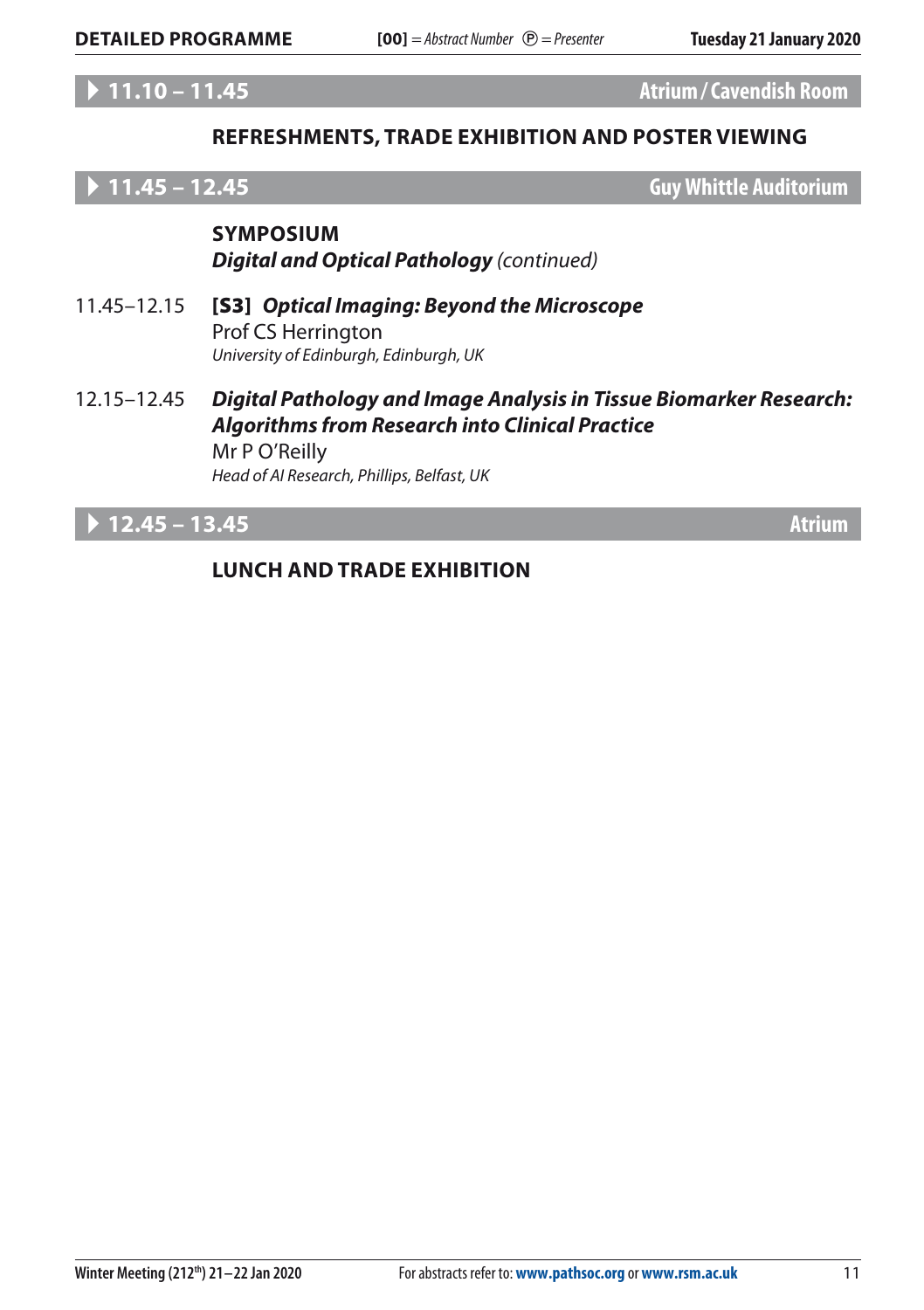# A **13.00 – 13.45 Atrium/Cavendish Room**

### **Poster Viewing AND CHAIRMAN'S ROUNDS**

| <b>GROUP - CATEGORY</b>                                                                       | <b>POSTER</b><br><b>NUMBER</b>   | <b>CHAIR</b>                                                  |
|-----------------------------------------------------------------------------------------------|----------------------------------|---------------------------------------------------------------|
| 1 – Autopsy/Forensic (2); Breast (5)                                                          | $P1 - P8*$                       | Dr EW Benbow, Manchester; Dr E Provenzano, Cambridge          |
| 2 - Cardiovascular/Pulmonary (3);<br>Haematopathology (4);<br>Osteoarticular/Soft Tissue (1); | P9-P16                           | Dr S Dojcinov, Cardiff;<br>Prof M-Q Du, Cambridge             |
| 3 - Cellular/Molecular                                                                        | P17-P26                          | Prof M Ilyas, Nottingham; Chair to be confirmed               |
| 4 - Dermatopathology                                                                          | P <sub>27</sub> -P <sub>35</sub> | Dr C Heffron, Cork; Dr N Kirkham, Dubai                       |
| 5 - Experimental Tumour Path (2);<br>Neonatal/Paediatric (1);<br>Technical Advances (5)       | P36-P43                          | Prof C Bacon, Newcastle;<br>Dr T Kendall, Edinburgh           |
| $6 -$ Education (2);<br>Gastrointestinal 1(7)                                                 | P44-P52                          | Prof RM Feakins, London;<br>Prof GI Murray, Aberdeen          |
| $7 -$ Gastrointestinal 2 (5);<br>Hepatobiliary/Pancreas (2)                                   | P53-P60*                         | Prof AD Burt, Newcastle;<br>Dr NP West, Leeds                 |
| 8 - Genitourinary (5);<br>Gynaecological (2); Renal (1)                                       | P61-P68                          | Prof CS Herrington, Edinburgh;<br>Dr S Manek, Oxford          |
| 9 - Endocrine (1); Head and Neck (4);<br>Neuropathology/Ophthalmic (3)                        | P69-P76                          | Dr G Betts, Manchester;<br>Prof P van der Valk, Amsterdam, NL |

\* Posters P3 and P58 have been withdrawn.

A **13.45 – 15.15 Guy Whittle Auditorium**

### **Symposium**

### *Education Session – Pathologists Must Teach!*

Chair: Dr EW Benbow, University of Manchester, Manchester, UK; Chair, Education Sub-Committee, Pathological Society Dr L Brownlee, UCL, London, UK; Member of Trainees' Sub-Committee, Pathological Society

### 13.45–14.05 *Assessment Drives Learning: Pathology in the National Licensing Examination*

Prof M Gurnell *University of Cambridge, Cambridge, UK*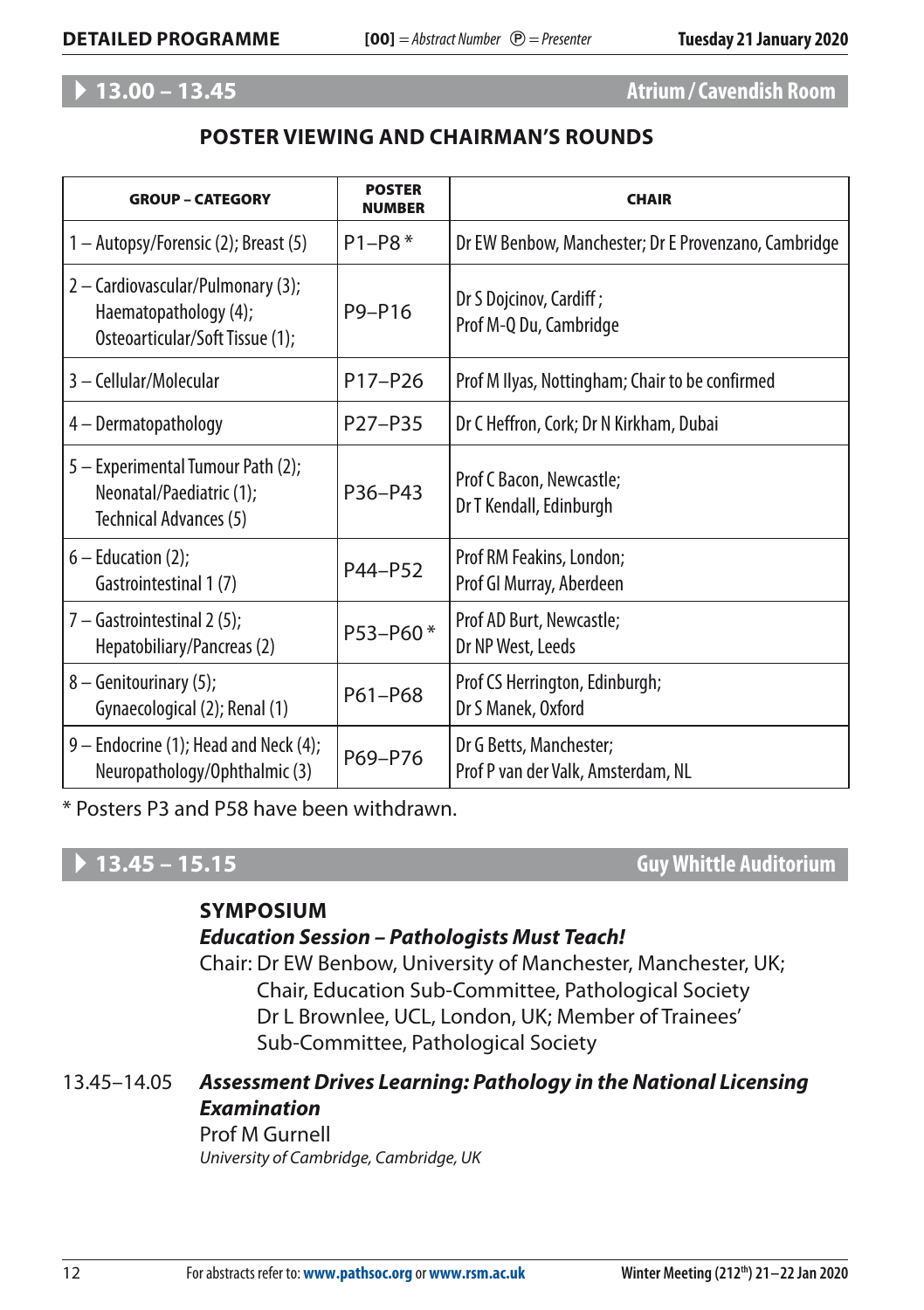# A **13.45 – 15.15** *— continued* **Guy Whittle Auditorium**

14.05–14.25 [S4] *Role Modelling in Medical Education* Dr V Passi *King's College London, London, UK*

14.25–14.45 [S5] *Why I Want to be a Pathologist* Miss AFI Matkowski *Manchester University NHS Foundation Trust, Manchester, UK* Mr S Seth *Queen Elizabeth University Hospital, Glasgow, UK*

14.45–15.05 *How Trainees Become Teachers* Prof CR Melville *Medical Director and Director Education and Standards, GMC; University of Manchester, Manchester, UK*

### 15.05–15.15 **Panel Discussion**

A **15.15 – 15.45 Atrium/Cavendish Room**

### **REFRESHMENTS, Trade Exhibition and Poster Viewing**

A **15.45 – 16.30 Guy Whittle Auditorium**

### **PLENARY ORAL PRESENTATIONS**

Chair: Prof HI Grabsch, University of Maastricht Medical Center+, Maastricht, NL; Meetings Secretary, Pathological Society Prof CS Herrington, University of Edinburgh, Edinburgh, UK; Editor-in-Chief, *Journal of Pathology*

15.45–16.00 [PL1] *Ethanol Induction of Colorectal Tumours and Precursors in a Mouse Model of Lynch Syndrome*

P G Cerretelli; Y Zhou; MJ Arends *University of Edinburgh, Division of Pathology, Institute of Genetics and Molecular Medicine, Edinburgh, UK*

16.00–16.15 [PL2] *KLF2 is a Global Regulator of NOTCH2 and NF-κB and Mutation Abolishes its Repressor Activities*

> P MA Rust; M Wang; J Gao; F Cucco; A Clipson; Z Chen; MQ Du *University of Cambridge, Cambridge, UK*

16.15–16.30 [PL3] *XRCC1 is a Predictor of an Aggressive Phenotype in Pre-Invasive Ductal Carcinoma In Situ (DCIS) and Invasive Breast Cancer (IBC)*

P A Al-Kawaz; R Ali; M Toss; I Miligy; K Mesquita; A Green; E Rakha; S Madhusudan *University of Nottingham and City Hospital, Nottingham, UK*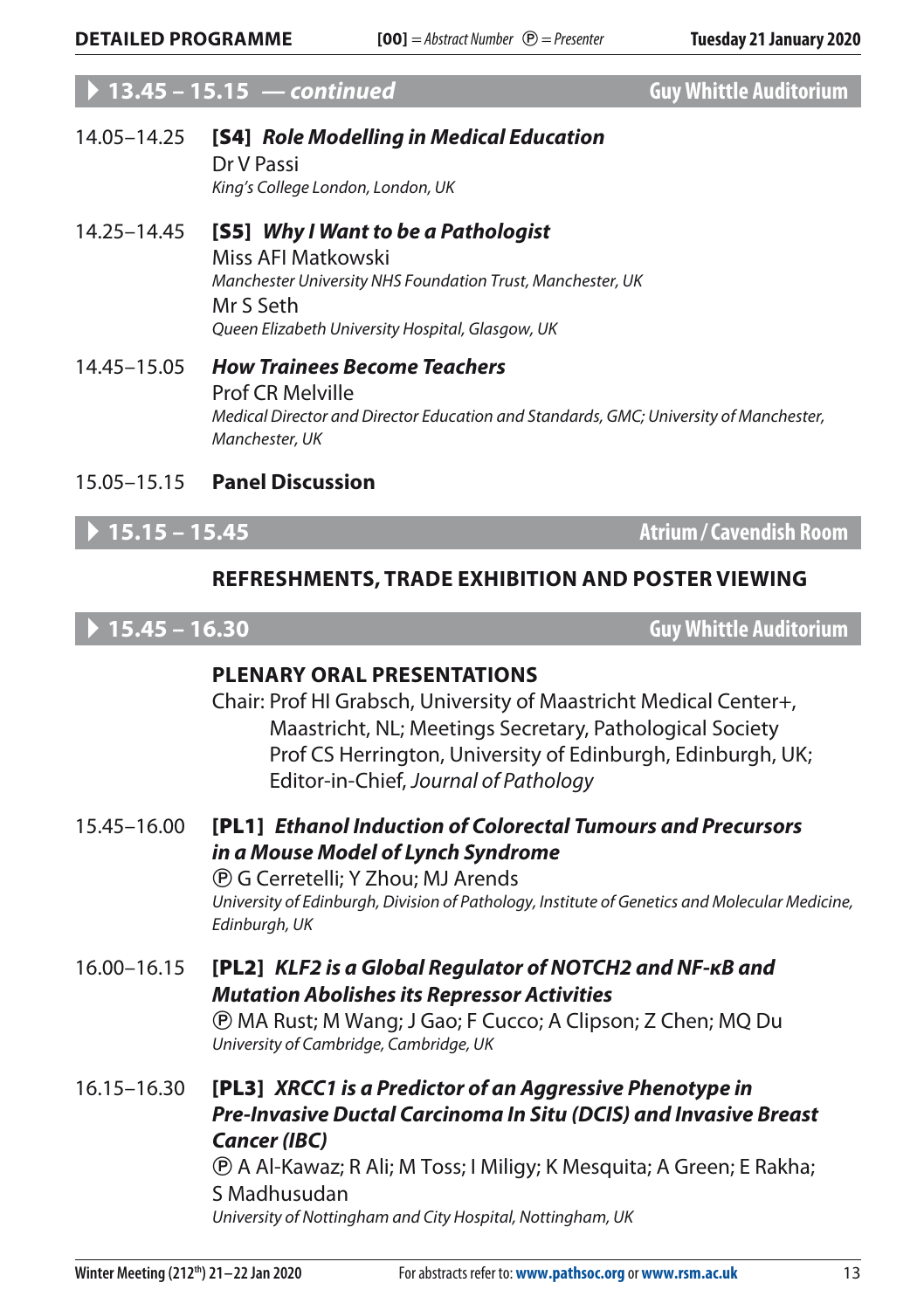### A **16.30 – 16.40 Guy Whittle Auditorium**

### **PRIZE PRESENTATION**

# **Jeremy Jass Prize for Research Excellence in Pathology in 2018 Presented by** *The Journal of Pathology*

S Watson, V Perrin, D Guillemot, S Reynaud, J-M Coindre, MKaranian, J-M Guinebretière, P Freneaux, F Le Loarer, M Bouvet, L Galmiche-Rolland, F Larousserie, E Longchampt, D Ranchere-Vince, G Pierron† , O Delattre† \* and F Tirode† \*. † Co-Senior Authors; \* Co-Corresponding Authors

Transcriptomic definition of molecular subgroups of small round cell sarcomas. *J Pathol* 2018; **245**: 29–40. DOI: 10.1002/path.5053

### A **16.45 – 17.25 Guy Whittle Auditorium**

### **The Pathological Society of Great Britain & Ireland 15th Goudie Lecture**

Chair: Prof MJ Arends, University of Edinburgh, Edinburgh, UK; General Secretary, Pathological Society

### [S6] *Autophagy and Neurodegeneration*

Prof DC Rubinsztein *Cambridge Institute for Medical Research, UK Dementia Research Institute, University of Cambridge, Cambridge, UK*

A **17.25 – 17.30 Guy Whittle Auditorium**

### **CLOSURE OF DAY 1**

Prof MJ Arends *University of Edinburgh, Edinburgh, UK*

A **19.00 – 23.00 Churchill Cabinet War Rooms, London**

### **SOCIETY Dinner**

There is time before the Dinner (which starts at 20.00) to allow for viewing the Museum (audio guides will be available). Dinner ends at 23.00 (the venue must be vacated by 23.00).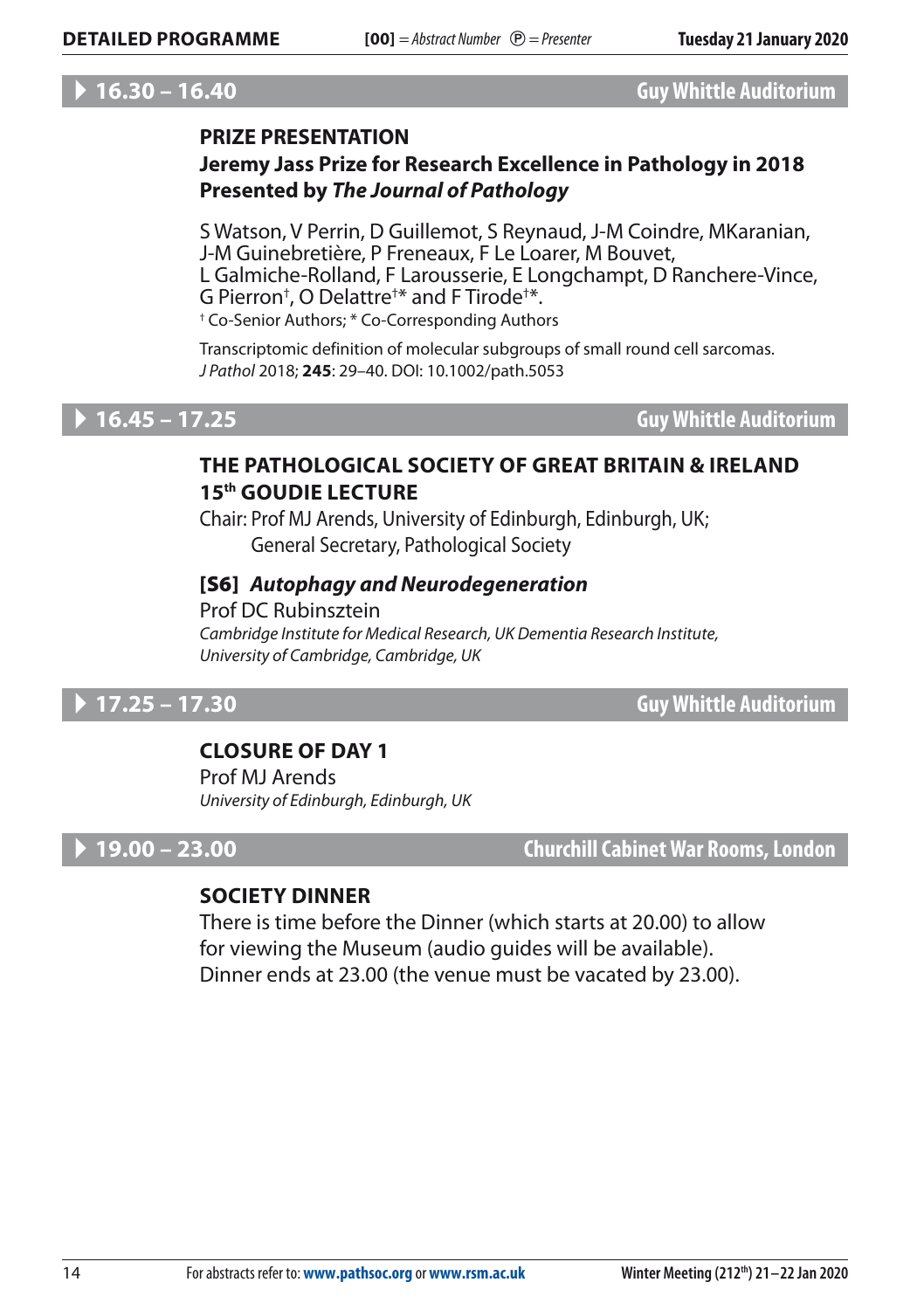### A **08.30 – 09.05 Foyer**

### **Registration and coffee**

A **09.05 – 09.10 Guy Whittle Auditorium**

### **Welcome and Introduction**

Prof CS Herrington *University of Edinburgh, Edinburgh, UK; Editor-in-Chief, Journal of Pathology*

A **09.10 – 10.40 Guy Whittle Auditorium**

### **Symposium** *Molecular Pathology: The Future (Part 1)*

Chair: Prof T Bosse, Leiden University Medical Centre, Leiden, NL Dr NP West, University of Leeds, Leeds, UK

- 09.10–09.45 [S7] *The Challenges of Interpreting Genetic Variants* Dr IM Frayling *University of Cardiff, Cardiff, UK*
- 09.45–10.30 [S8] *Molecular Genetics of Colorectal Cancer* Prof I Tomlinson *Edinburgh Cancer Research Centre, Edinburgh, UK*
- 10.30–10.40 **Open Discussion**

A **10.40 – 11.15 Atrium/Cavendish Room**

### **REFRESHMENTS, Trade Exhibition and Poster Viewing**

A **11.15 – 12.40 Guy Whittle Auditorium**

### **Symposium** *Molecular Pathology: The Future (Part 2)*

- 11.15–11.45 *Molecular Pathology of Endometrial Carcinoma* Prof T Bosse *Leiden University Medical Centre, Leiden, NL*
- 11.45–12.30 [S9] *The Genomics of Dermatological Cancer* Dr D Adams *Wellcome Sanger Institute, Hinxton, UK*
- 12.30–12.40 **Open Discussion**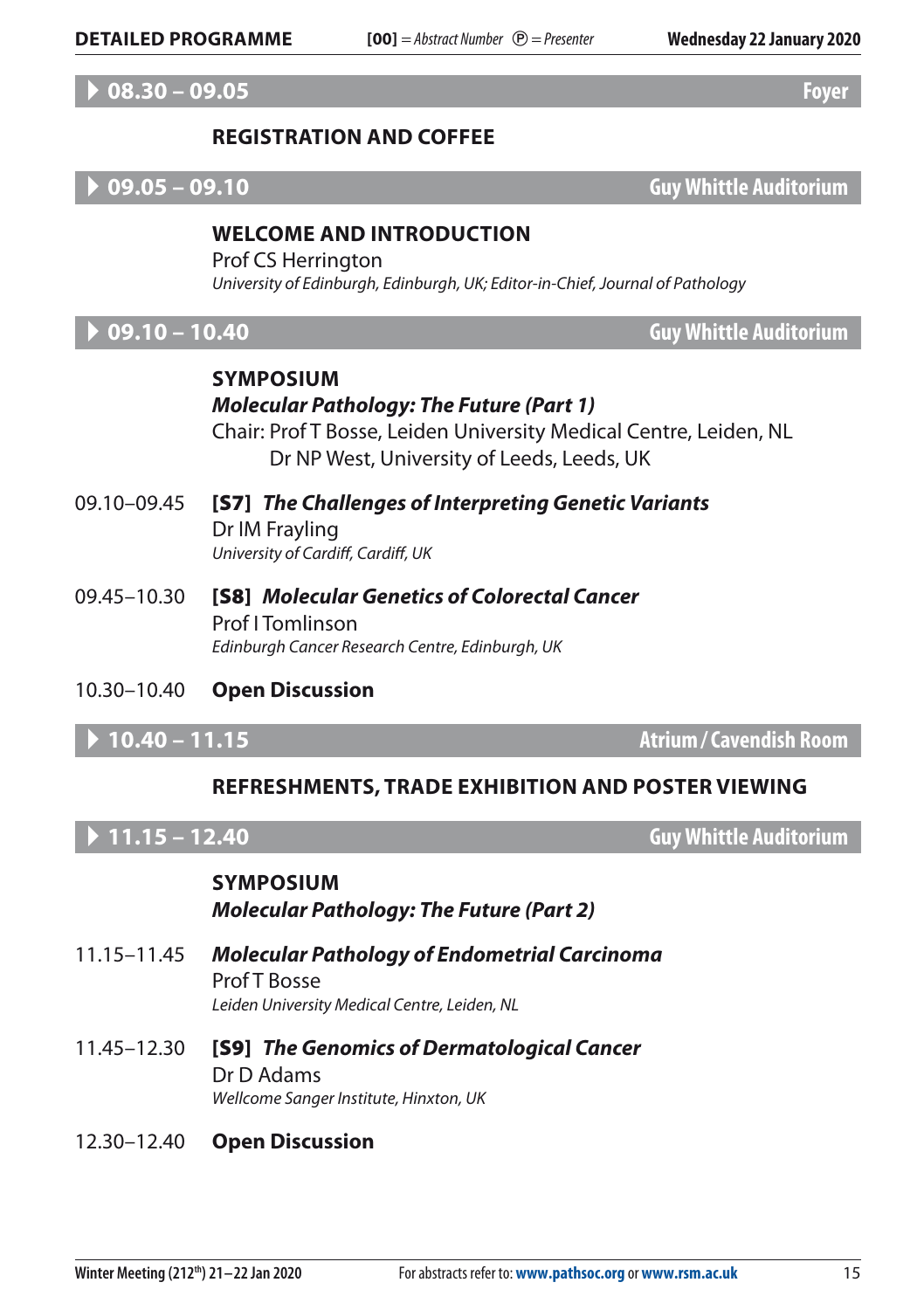### A **12.40 – 13.05 Guy Whittle Auditorium**

### **'RAPID-FIRE' Oral Presentations**

Chair: Prof AM Flanagan, UCL and Royal National Orthopaedic Hospital; President, Pathological Society

12.40–12.45 [P57] *Investigating the Stem Cell Dynamics of Gastric Intestinal Metaplasia In Vivo*

> P AA Abbas; JLJ Jaffe; WW Waddingham; MJ Jansen *University College London, London, UK*

12.45–12.50 [P22] *Overexpression of MicroRNA 21 Leads to Increased Glial Scarring in Spinal Cord Injury* P PP Jiju

*University of Leeds, Leeds, UK*

12.50–12.55 [P63] *Immune Profiling of the Tumour Microenvironment in Prostate Cancer Using Multiplex Immunofluorescence*

> **(B)** C Ntala<sup>1</sup>; J Salmond<sup>2</sup>; AV Teodosio<sup>3</sup>; L Officer<sup>3</sup>; GN Thalmann<sup>4</sup>; J Le Quesne<sup>3</sup>; HN Leung<sup>1</sup> *1 Beatson Institute for Cancer Research, University of Glasgow, Glasgow, UK;*  <sup>2</sup>NHS Greater Glasgow and Clyde, Glasgow, UK; <sup>3</sup>MRC Toxicology Institute, Leicester, UK;<br><sup>4</sup>l Iniversity of Bern, Bern, Switzerland *University of Bern, Bern, Switzerland*

### 12.55–13.00 [P30] *Detection of BRAF V600E Mutation in Melanoma: Comparison Between Immunohistochemistry and Three Gene Mutation Detection Methods*

**(B)** W Xu<sup>1</sup>; L Shaimaa<sup>2</sup>; F Wakkas<sup>3</sup>; H James<sup>3</sup>; S Declan<sup>3</sup>; I Mohammad<sup>3</sup>; E Somaia2

<sup>1</sup> School of Medicine, University of Nottingham, Nottingham, UK; <sup>2</sup> Dept of Cellular Pathology, *Queen's Medical Centre, University of Nottingham, Nottingham, UK; 3 Division of Cancer and Stem Cell, Faculty of Medicine and Health Sciences, University of Nottingham, Nottingham, UK*

### 13.00–13.05 [P38] *Cancer Predisposition Syndromes: An Important Consideration in Paediatric Oncopathology*

P S Prendergast; M McDermott; J Pears; A O'Marcaigh; S Lynch; A Green; MJ O'Sullivan *Children's Health Ireland, Crumlin, Dublin, Ireland*

A **13.10 – 14.00 Atrium/Cavendish Room**

# **LUNCH, Trade Exhibition AND Poster Viewing**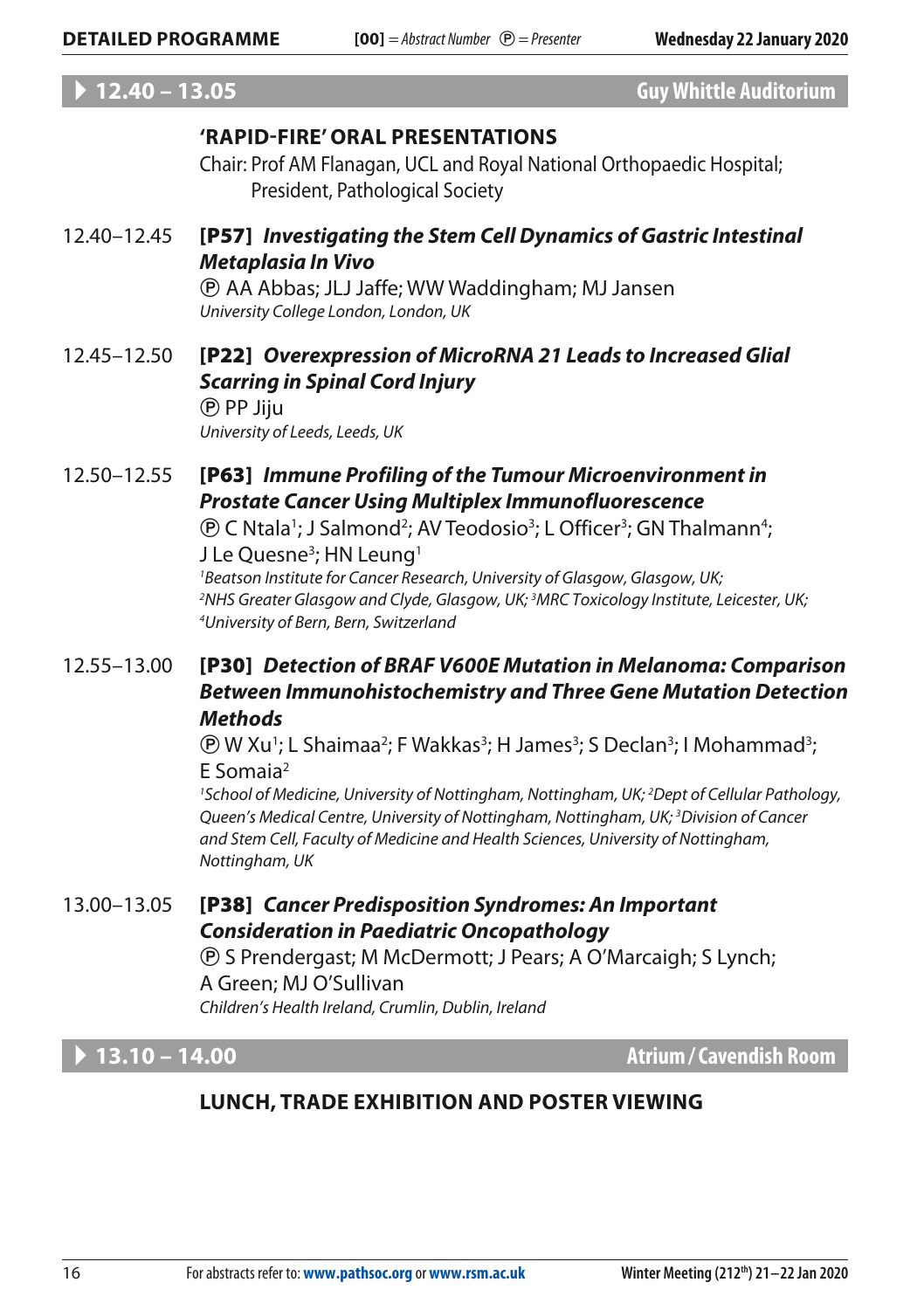# A **14.00 – 14.05 Guy Whittle Auditorium**

### **'RAPID-FIRE' Oral PRIZE ANNOUNCEMENTS**

A **14.05 – 15.15 Guy Whittle Auditorium**

# **Symposium** *Molecular Pathology: The Future (Part 3)* Chair: Prof CSHerrington, University of Edinburgh, Edinburgh, UK; Editor-in-Chief, *Journal of Pathology* Dr T Kendall, University of Edinburgh, Edinburgh, UK 14.05–14.35 [S10] *Targeting Regulated Cell Death in Disease: Apoptosis and Beyond* Prof SW Tait

*Cancer Research UK Beatson Institute, Glasgow, UK*

- 14.35–15.05 [S11] *Molecular Pathology of Breast Cancer* Dr E Provenzano *Addenbrookes Hospital, Cambridge, UK*
- 15.05–15.15 **Open Discussion Closure of Meeting**

A **15.15 – 15.35 Atrium/Cavendish Room**

### **REFRESHMENTS**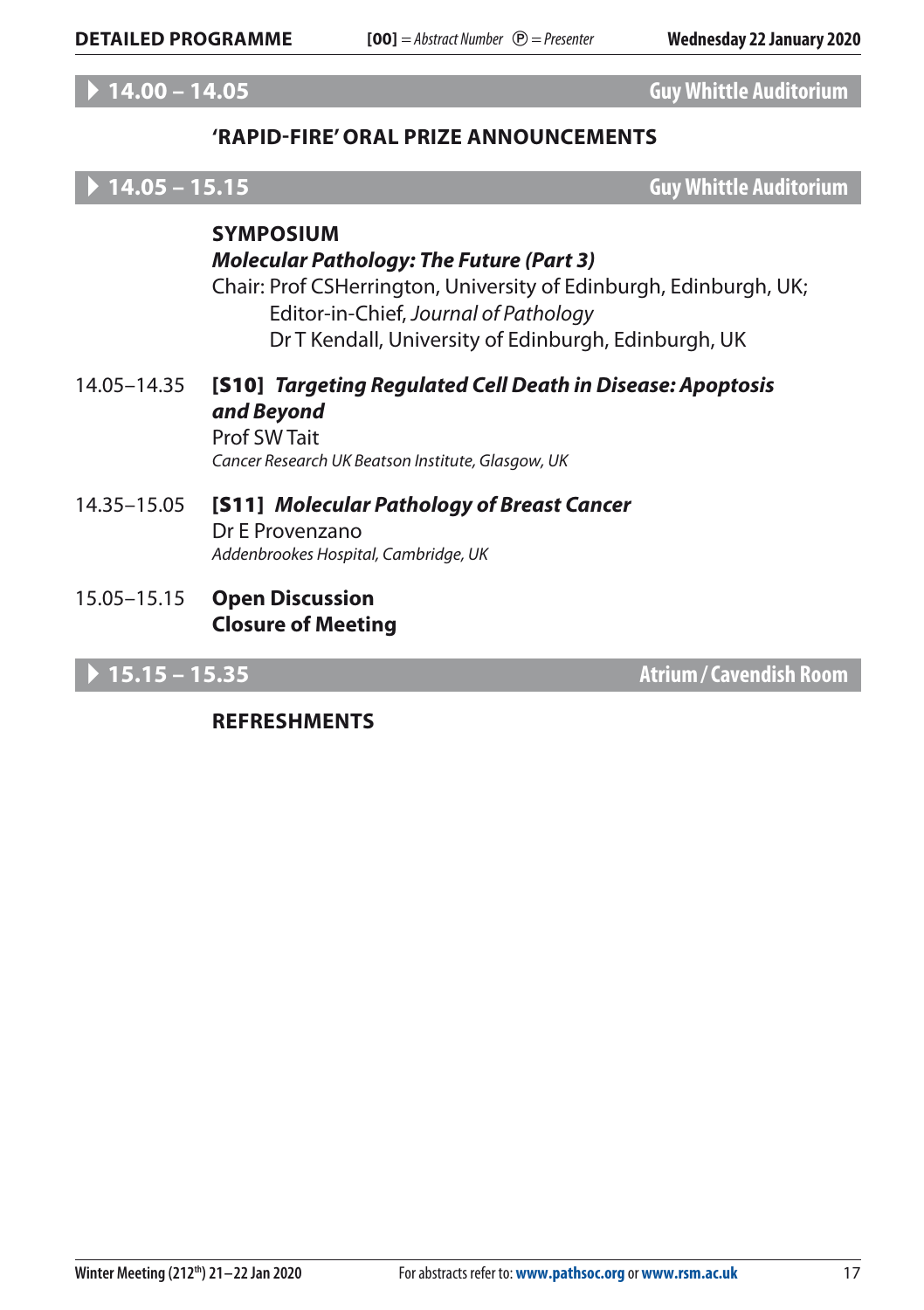Trade Exhibition *Correct at time of going to press*

**The Pathological Society of Great Britain & Ireland and The Royal Society of Medicine wish to acknowledge the support of the following companies:** 

**Mavig**

**PATHOGNOMICS LIMITED**

**Pentland Medical**

### **PROCESS RECORD SLIDE (PRS)**

Please note that none of the companies listed have had any influence or involvement over the agenda, content or organisation of this meeting.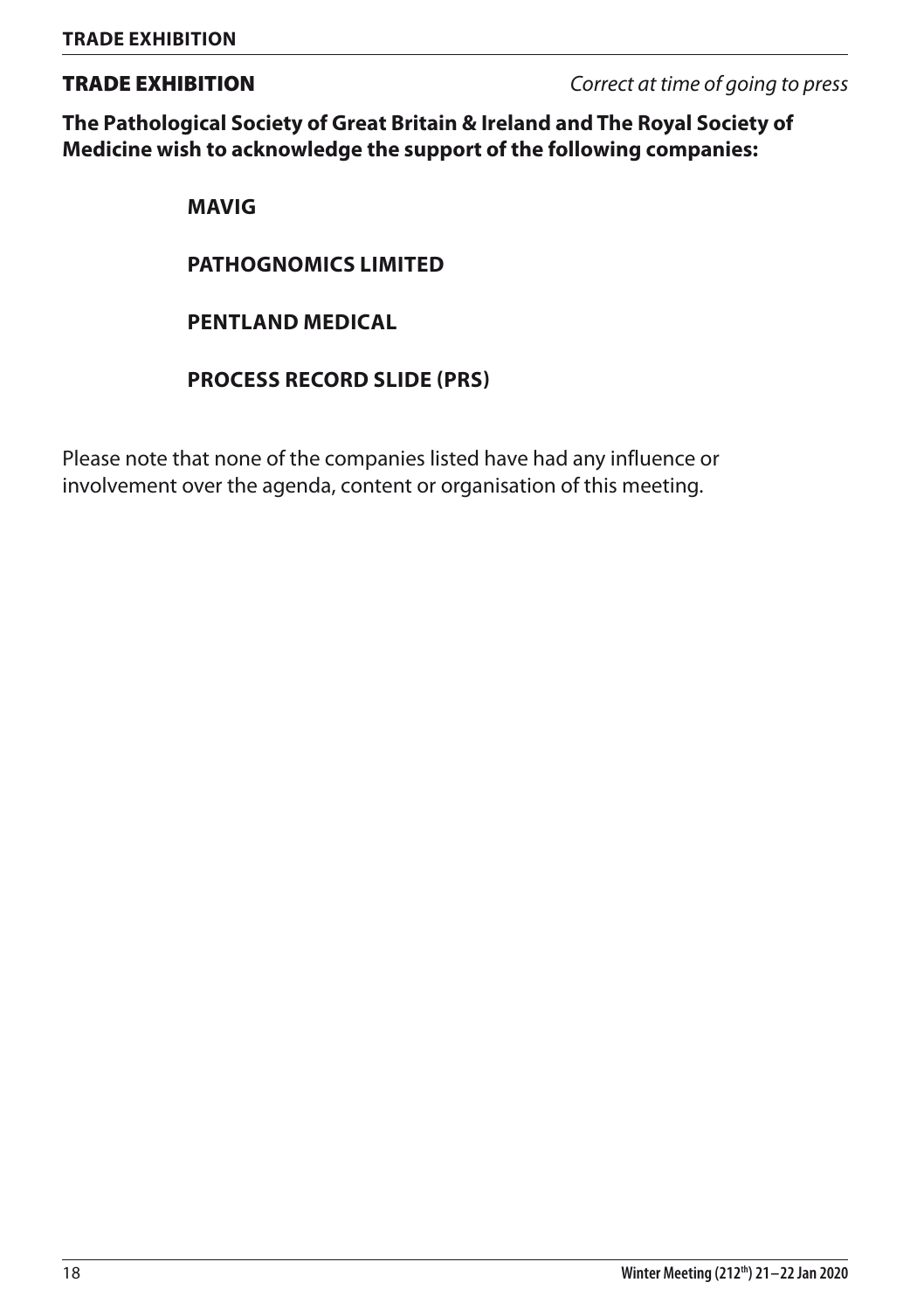### Abstract Reviewers

| Dr AF Amary, London           | Prof M Ilyas, Nottingham           |
|-------------------------------|------------------------------------|
| Prof C Bacon, Newcastle       | Prof T Jacques, London             |
| Dr C Bellamy, Edinburgh       | Dr T Kendall, Edinburgh            |
| Dr EW Benbow, Manchester      | Dr M Khan, Nottingham              |
| Prof DM Berney, London        | Dr N Kirkham, United Arab Emirates |
| Dr G Betts, Manchester        | Dr M Loughrey, Belfast             |
| Prof T Brenn, Calgary         | Dr S Manek, Oxford                 |
| Dr L Browning, Oxford         | Prof GI Murray, Aberdeen           |
| Dr RJ Byers, Manchester       | Prof AG Nicholson, London          |
| Prof SS Cross, Sheffield      | Dr M Osborn, London                |
| Dr S Dojcinov, Cardiff        | Dr S Paine, Nottingham             |
| Prof MQ Du, Cambridge         | Prof SE Pinder, London             |
| Prof RM Feakins, London       | Dr D Poller, Portsmouth            |
| Prof AJ Freemont, Manchester  | Prof ISD Roberts, Oxford           |
| Prof AM Hanby, Leeds          | Prof M Sheaff, London              |
| Prof TR Helliwell, Liverpool  | Prof M Sheppard, London            |
| Prof CS Herrington, Edinburgh | Prof P van der Valk, Amsterdam     |
| Prof SG Hubscher, Birmingham  | Prof KP West, Leicester            |